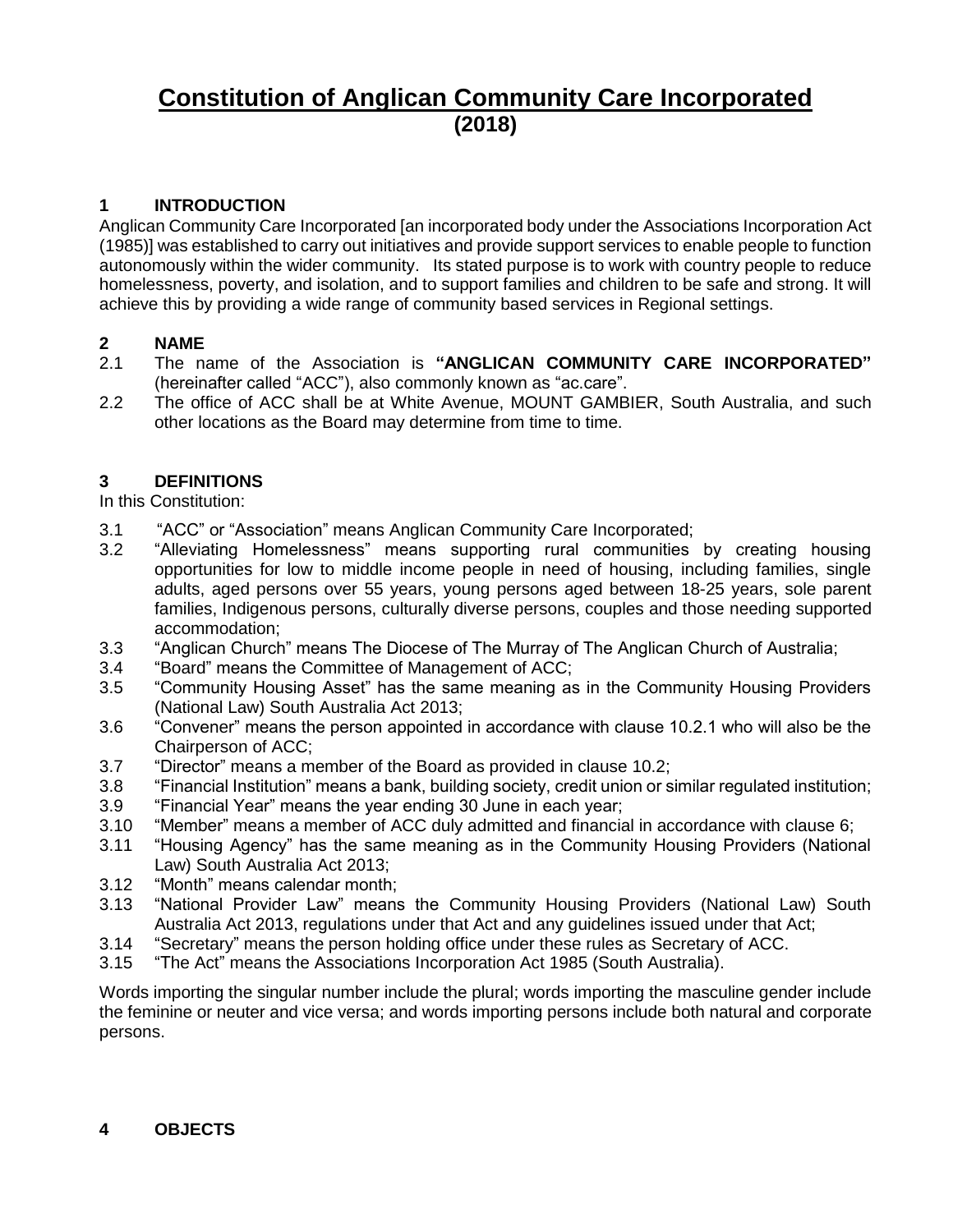ACC has the following objects:

- 4.1 Alleviating homelessness;
- 4.2 Building Communities;
- 4.3 Promoting learning;
- 4.4 Reducing poverty;
- 4.5 Sharing cultures;
- 4.6 Strengthening families;
- 4.7 Supporting children; and
- 4.8 Working towards sustainability.

ACC will achieve these objects by:

- 4.9 Recruiting, assessing, training, supporting and maintaining alternative care providers;
- 4.10 Providing a range of suitable accommodation facilities for the purpose of placing persons in need with low cost, emergency, short, medium or long term or respite, or special needs housing;
- 4.11 Providing a range of services that support individuals and families with priority given to prevention and early intervention;
- 4.12 Developing life skills for persons from all cultures and backgrounds, and improving participation in family and community life;
- 4.13 Developing and providing other services and undertake such tasks that enable ACC to achieve its objects, including:
	- [a] conduct research as required;
	- [b] liaise and work with other organizations, agencies and persons as required;
	- [c] promote community awareness, education and publicity;
	- [d] provide information to individuals groups and organizations;
	- [e] maintain and sustain links between ACC and the Anglican Church;
	- [f] cater for special needs, including those of Indigenous people;
	- [g] to employ and remunerate such staff as from time to time may be required to meet the objects of ACC.

# **5 POWERS**

For the purpose of carrying out its objects, ACC shall, subject to the Act, have the following powers:

- 5.1 acquire, hold, deal with, and dispose of, any real or personal property; and
- 5.2 administer any property on trust; and
- 5.3 open and operate accounts for banking purposes with any regulated Financial Institution; and
- 5.4 invest its monies
	- 5.4.1 in any security in which trust monies may, by Act of Parliament, be invested; or
	- 5.4.2 in any other manner authorised by the Board; and
- 5.5 borrow money upon such terms and conditions as it thinks fit; and
- 5.6 give such security for the discharge of liabilities incurred by it as it thinks fit; and
- 5.7 appoint agents to transact any business on its behalf; and
- 5.8 enter into any other contract it considers necessary or desirable to achieve its objects; and
- 5.9 solicit, receive, and accept donations, bequests, endowments, gifts and grants.

The management, administration and all the business of ACC shall be under the control of, and vested in, the Board.

# **6 MEMBERSHIP**

- 6.1 Any person either a natural person over the age of 18 years, or a Body Corporate is entitled to be a member if –
	- 6.1.1 the person is a Life Member; or
	- 6.1.2 the person is an Honorary member by virtue of being appointed to the Board as provided under clause 10; or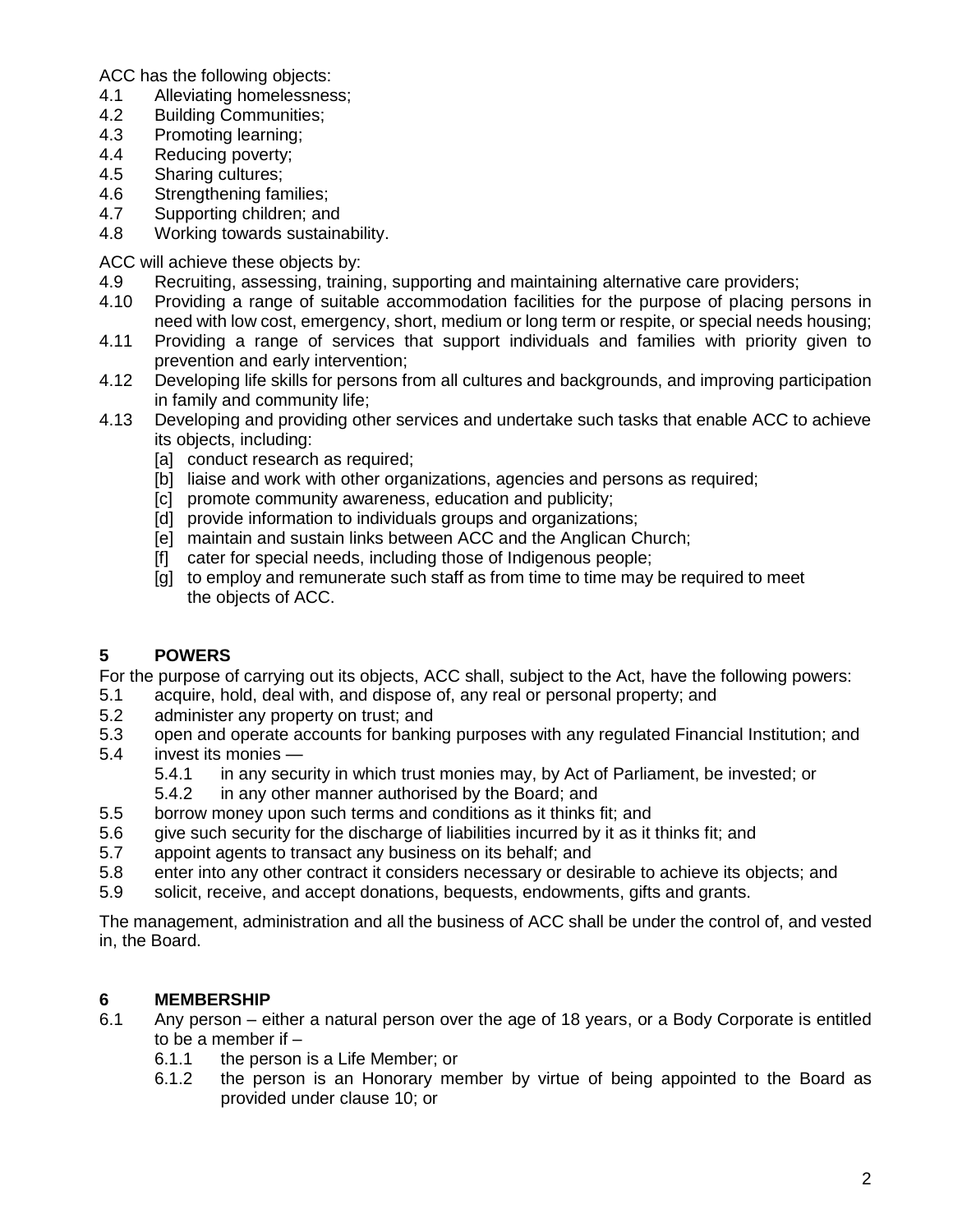- 6.1.3 the person, individually or jointly with another person, has been nominated for membership in accordance with clause 6.4, and has been approved for membership of ACC by the Board, and has paid the prescribed membership fee (if any).
- 6.2 For the purposes of this section, a Life Member is a person who:
	- 6.2.1 makes a gift to ACC of a large sum of money or transfer of property, which is determined by ordinary resolution of the Board to be worthy of life membership; or
	- 6.2.2 is deemed by ordinary resolution of the Board to have rendered exceptional services to ACC over a sustained period of time.
- 6.3 In the case of a body corporate, Life Membership means a period of 10 years.
- 6.4 Nomination by a person for membership of ACC
	- 6.4.1 must be made in writing in the form prescribed by the Board; and
	- 6.4.2 supported by at least 2 existing members of ACC; and
	- 6.4.3 must be lodged with the Secretary of ACC.
- 6.5 As soon as practicable after receiving a nomination for membership, the Secretary must process the nomination form in accordance with procedures approved by the Board. Membership nominations can only be rejected by ordinary resolution of the Board.
- 6.6 If the nomination for membership is accepted, the Secretary must as soon as practicable after that decision notify the nominee of that approval and request the nominee to pay the prescribed fee (if any) as determined by the Board within 28 days.
- 6.7 The Secretary must, on payment by the nominee of the prescribed fee (if any) within the period mentioned in clause 8, enter the name in the register of members and, on the name being so entered, the nominee becomes a member of ACC.
- 6.8 A right, privilege or obligation that a person has because of being a member of ACC cannot be transferred or transmitted to another person; and terminates on cessation of the person's membership.

#### **7 CESSATION OF MEMBERSHIP**

- 7.1 A person ceases to be a member of ACC if the person
	- 7.1.1 dies, or if a corporation is wound up; or<br>7.1.2 resigns from membership of the associal
	- resigns from membership of the association; or
	- 7.1.3 fails to renew membership of the association; or
	- 7.1.4 has membership revoked by ordinary resolution of the Board.
- 7.2 A member who has paid all amounts due to ACC may resign from membership by first giving notice of not less than 1 month in writing to the Secretary of the member's intention to resign and, at the end of the period of notice, the member ceases to be a member.
- 7.3 In the event of death of one party of a joint membership, membership shall pass to the survivor in his/her own right.
- 7.4 If a person ceases to be a member, the Secretary must make an appropriate entry in the register of members recording the date the member ceased to be a member.

#### **8 FEES**

The amount of all fees and subscriptions shall be determined by ordinary resolution of the Board, and Membership Fees (if any) shall be due and payable at the time of application. In the first year of membership, any Membership Fee will be payable in full without any pro-rata apportionment.

#### **9 LIMITED LIABILITY OF MEMBERS**

The liability of a member to contribute towards the payment of the debts and liabilities of ACC or the costs, charges and expenses of the winding up of ACC is limited to the amount (if any) unpaid by the member in relation to membership of ACC as required by clause 8.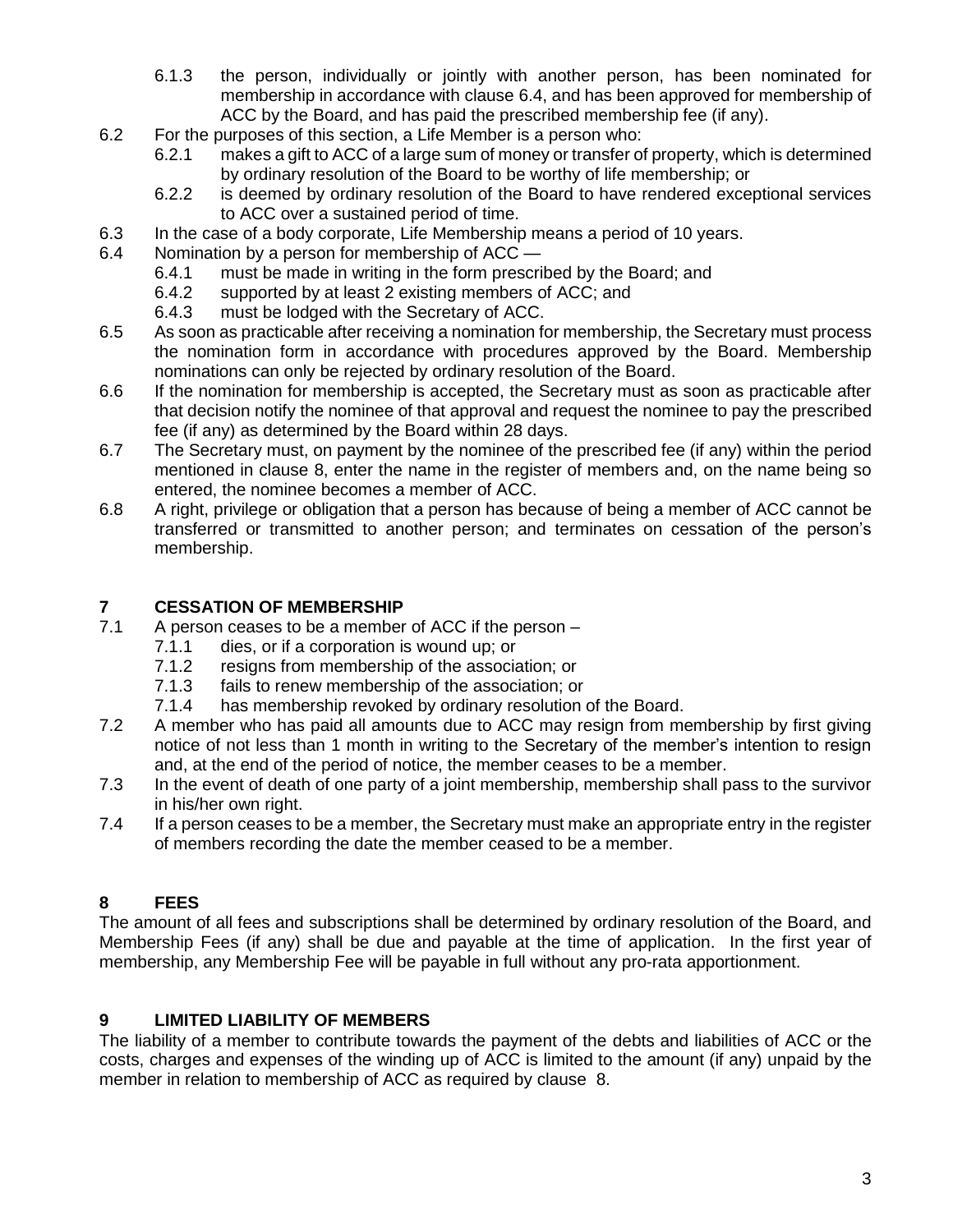# **10 BOARD**

- 10.1 The Board, subject to the Act, the regulations under the Act, these rules, and to any resolution passed by ACC in General Meeting –
	- 10.1.1 shall control and manage the affairs of ACC; and
	- 10.1.2 may exercise all functions that may be exercised by ACC other than those functions that are required by these rules to be exercised by ACC in General Meeting; and
	- 10.1.3 has power to perform all acts and do all things that appear to the Board to be necessary or desirable for proper management of the affairs of ACC.
- 10.2 The Board shall comprise a maximum of (10) voting Directors as follows:
	- 10.2.1 Convener, who shall be appointed by the Bishop of The Diocese of The Murray;
	- 10.2.2 One representative appointed by the Parish Council of Mt Gambier Anglican Parish;
	- 10.2.3 One representative from within the **Limestone Coast** Region, elected by the members at the Annual General Meeting;
	- 10.2.4 One representative from within the **Riverland** Region, elected by the members at the Annual General Meeting;
	- 10.2.5 One representative from within the **Murraylands** Region, elected by the members at the Annual General Meeting;
	- 10.2.6 One representative from within the **Fleurieu Peninsula** Region, elected by the members at the Annual General Meeting;
	- 10.2.7 One representative from within the **Adelaide Hills** Region, elected by the members at the Annual General Meeting
	- 10.2.8 Two community representatives elected at the Annual General Meeting;
	- 10.2.9 One representative appointed annually by the Limestone Coast Local Government Association.

In addition to the above voting members of the Board, the following person shall be *ex officio* members of the Board entitled to participate in discussions but not to vote: 10.2.10 CEO of ACC.

- 10.3 The Office Bearers of the ACC shall be:
	- 10.3.1 The Convener;
	- 10.3.2 The Deputy Convener;
	- 10.3.3 The Secretary; and
	- 10.3.4 The Treasurer.
- 10.4 All appointed and elected Directors shall hold office until the AGM following the date of the Directors appointment/election, at which time they are eligible for re-appointment/re-election.
- 10.5 If a Board member vacancy should arise, the Board may by ordinary resolution, appoint a person as an Alternate Director for a period of up to 12 months, in order to fill such vacancy. The Board may also appoint an Alternate Director in order to address a specifically identified skill shortage, or as part of a succession process. Subject to clause 10.6 an Alternate Director has the right to speak at Board meetings but not to vote. An Alternate Director can be reappointed.
- 10.6 If at any meeting of the Board, a voting Member of the Board is absent, an Alternate Director who is present at the meeting can by ordinary resolution of the Board, become a voting member of the Board for the vacancy, for the duration of that meeting.

#### **11 ELECTION OF DIRECTORS**

- 11.1 For the elected persons specified in clause 10.2.7, nominations of candidates for election as Directors shall be called for at the Annual General Meeting at which the election is to take place.
- 11.2 If insufficient nominations are received to fill all vacancies on the Board, the candidates nominated are taken to be declared duly elected, and any vacant positions remaining on the Board are to be treated as casual vacancies to be subsequently filled at the discretion of the Board.
- 11.3 If the number of nominations received exceeds the number of vacancies to be filled, a ballot must be held among members attending the Annual General Meeting in person.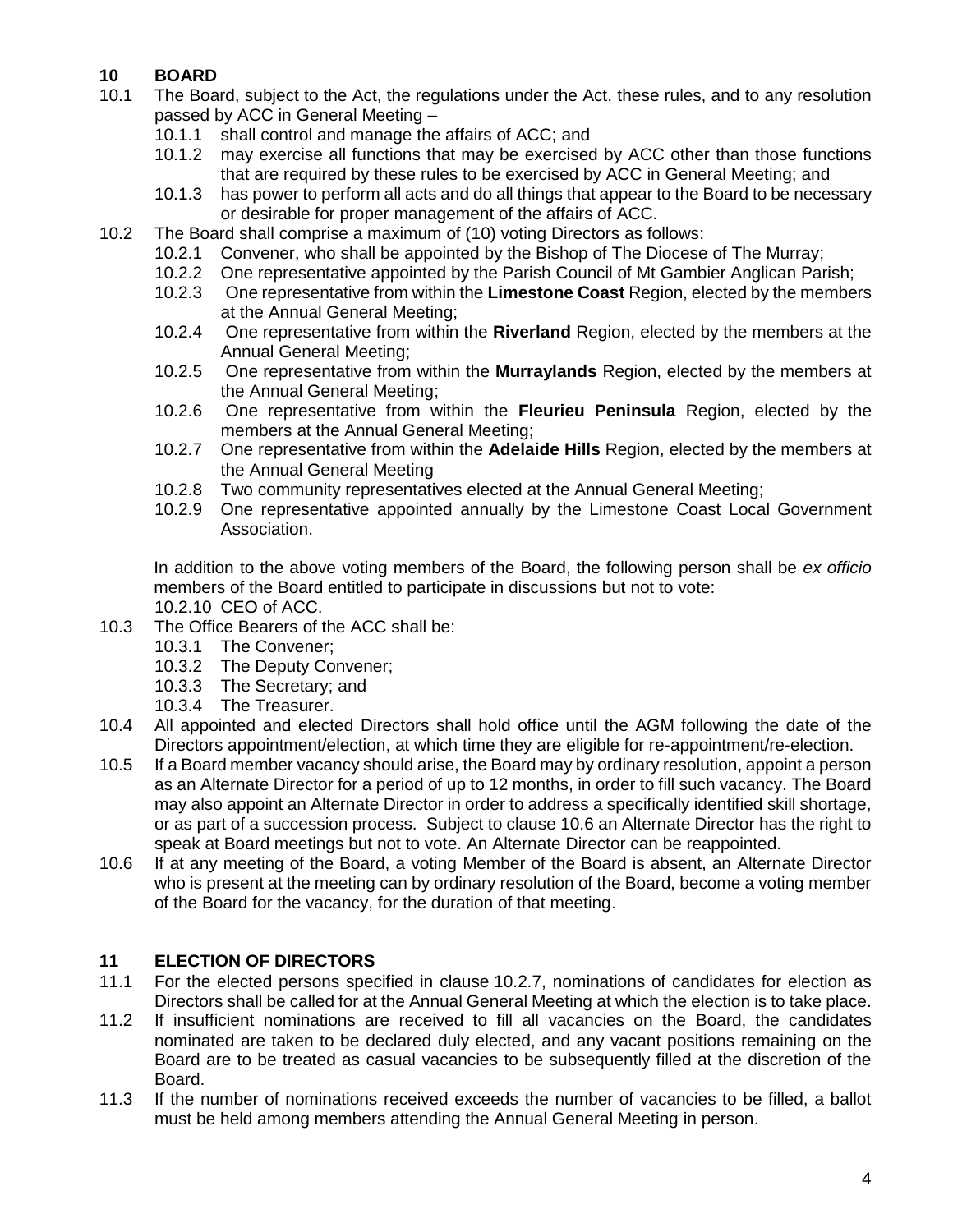- 11.4 All Directors, whether appointed or elected, may serve more than one term on the Board and as an Office Bearer.
- 11.5 The ballot for the election of Directors must be conducted at the Annual General Meeting in the way the Chairperson may direct.
- 11.6 The Directors shall at their first meeting after the Annual General Meeting elect from their number a Deputy Convener and Treasurer. In the event of more than one nomination for any office the holder of that office shall be elected by secret ballot.

# **12 CONVENER**

- 12.1 The Convener shall be the Chairperson of ACC, and will Chair all General and Board Meetings of the Association.
- 12.2 The Convener shall, as Chairperson, be entitled to both a deliberative vote and a casting vote (if required to determine a matter) on all matters before the Board.
- 12.3 The Convener shall be an ex officio member of all committees of ACC, and entitled to attend all meetings of such committees.
- 12.4 Should the Convener be unavailable to act at any ACC meeting, the Deputy Convener shall assume the Chair for such meeting.

#### **13 SECRETARY**

- 13.1 The Chief Executive Officer shall be Secretary of ACC and must, as soon as practicable after being appointed as Secretary, notify ACC of his or her address. If there is no Chief Executive Officer, then the Secretary shall be another Director appointed by the Board.
- 13.2 The Secretary must ensure that minutes or records are kept for
	- 13.2.1 all elections and appointments of office-bearers and Directors; and
	- 13.2.2 the names of members present at a General Meeting, and of Directors present at a Board meeting; and
	- 13.2.3 all proceedings at General Meetings and Board meetings.
- 13.3 Minutes of proceedings at any meeting, once confirmed by the subsequent meeting as a true and correct record, must be signed by the Chairperson at the next succeeding meeting.

#### **14 TREASURER**

- 14.1 The Treasurer of ACC must ensure that
	- 14.1.1 all amounts owing to ACC are collected and received; and
	- 14.1.2 all payments to be made in the proper conduct of ACC are made promptly; and
	- 14.1.3 correct accounts and books showing the financial affairs of ACC are properly kept with full details of all receipts and expenditure connected with the activities of ACC; and
	- 14.1.4 the accounts of ACC are audited every year, and that audited statements are presented to each Annual General Meeting.

#### **15 CHIEF EXECUTIVE OFFICER**

- 15.1 The Board shall have the authority to appoint a Chief Executive Officer of ACC and may appoint a deputy or other staff of ACC upon such terms and conditions and at such time as he/she thinks fit.
- 15.2 The Chief Executive Officer shall report to the Convener, and be subject to the direction of the Board and be responsible for implementing the policies of the Board.
- 15.3 The Chief Executive Officer shall be Secretary to, and Public Officer of, ACC for the purposes of the Act and shall exercise such other functions as the Board may direct.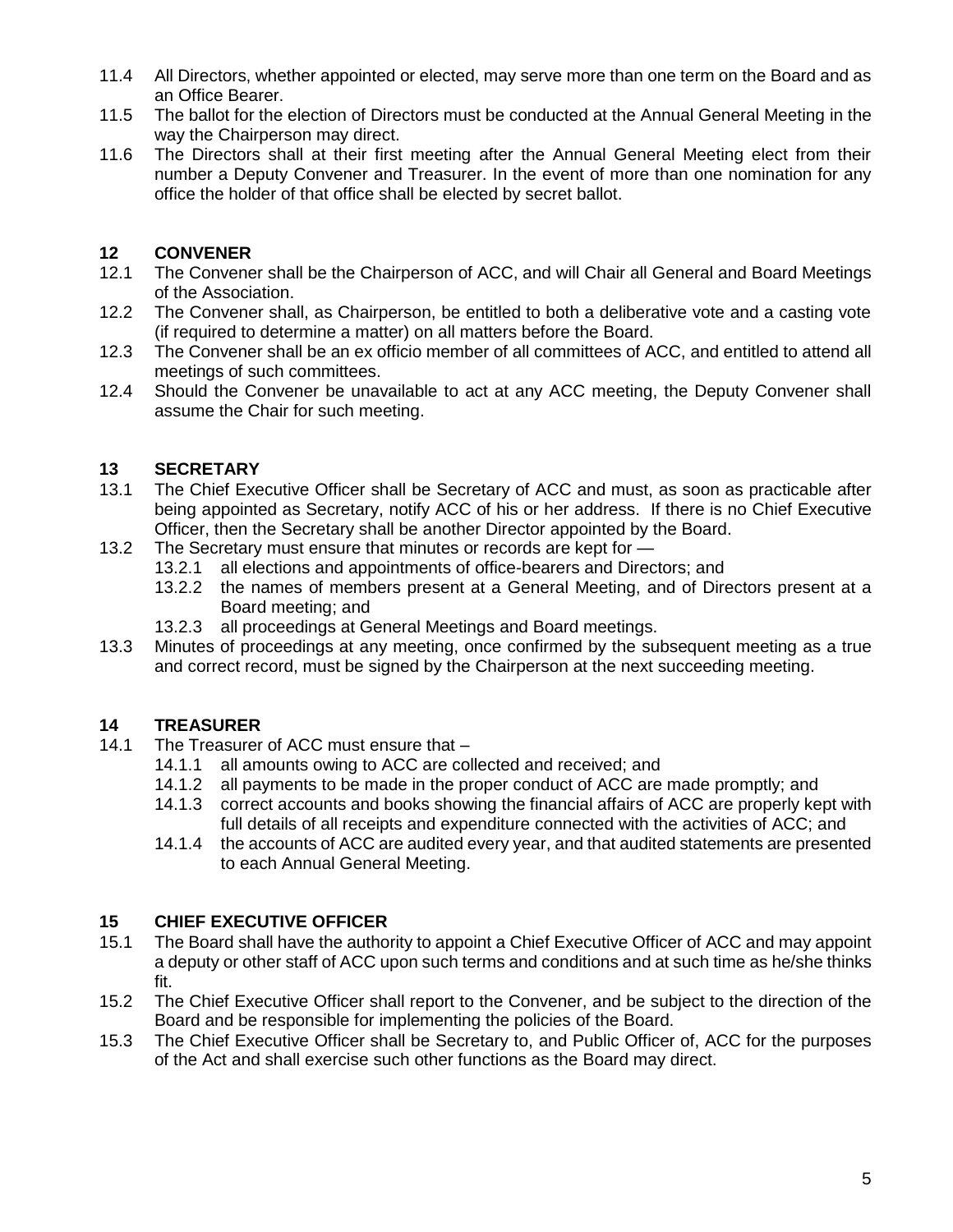# **16 PATRON and VICE-PATRON**

- The Board may at any time invite any person to become the Patron, and any person or persons to become Vice-Patron or Vice Patrons, of ACC.
- 16.2 Persons so appointed as Patron or Vice-Patron(s) may attend Board meetings but will not be entitled to vote.
- 16.3 Any such appointments shall be for such term and on such conditions as the Board may determine.

# **17 BOARD VACANCIES**

- 17.1 For these rules, a vacancy in the office of a Director happens if the Director:
	- 17.1.1 dies; or
	- 17.1.2 resigns the office; or
	- 17.1.3 is removed from office under clause 18; or
	- 17.1.4 is insolvent under administration; or
	- 17.1.5 suffers from mental or physical incapacity; or
	- 17.1.6 is found guilty of a criminal offence or is otherwise disqualified from office under Section 30 (2) of the Act; or
	- 17.1.7 is absent without the consent of the Board from two consecutive meetings of the Board.
- 17.2 Vacancies created at any time may be filled by a member approved by the Board by ordinary resolution as per clause 10.5 and 10.6.

# **18 REMOVAL OF DIRECTORS**

ACC in a General Meeting may, by special resolution, subject to Section 40 of the Act, remove any Director from such office before the end of the Director's term of office.

#### **19 CONDUCT OF THE BOARD**

- 19.1 It shall be the duty of the Board to manage and control the affairs of ACC.
- 19.2 The Board must meet at least 6 times in each calendar year at the office of ACC, or at such other place that the Convener may decide.
- 19.3 Additional or more frequent meetings of the Board may be determined by the Board, and the Convener shall be entitled to call special meetings if deemed appropriate.
- 19.4 Oral or written notice of a meeting of the Board must be given by the Secretary to each Director at least 72 hours before the time appointed for the holding of the meeting.
- 19.5 Notice of a meeting must specify the nature of the business to be transacted at the meeting, with provisions for other general business to be raised and discussed, provided that resolutions and adoptions of motions will only be accepted where proper notice has been given as per clause 19.4.
- 19.6 Any 4 Directors entitled to vote, but not including more than one Alternate Director, shall constitute a quorum for the transaction of the business of a meeting of the Board.
- 19.7 No business may be transacted by the Board unless a quorum is present and, if within half an hour after the time appointed for the meeting a quorum is not present, the meeting stands adjourned to the same place and at the same hour of the same day in the following week.
- 19.8 If at the adjourned meeting a quorum is not present within half an hour after the time appointed for the meeting, the meeting is dissolved.
- 19.9 At meetings of the Board
	- 19.9.1 the Convener or, in the absence of the Convener, the Deputy Convener shall preside; or
	- 19.9.2 if the Convener and the Deputy Convener are both absent one of the remaining Directors may be appointed by those present to preside.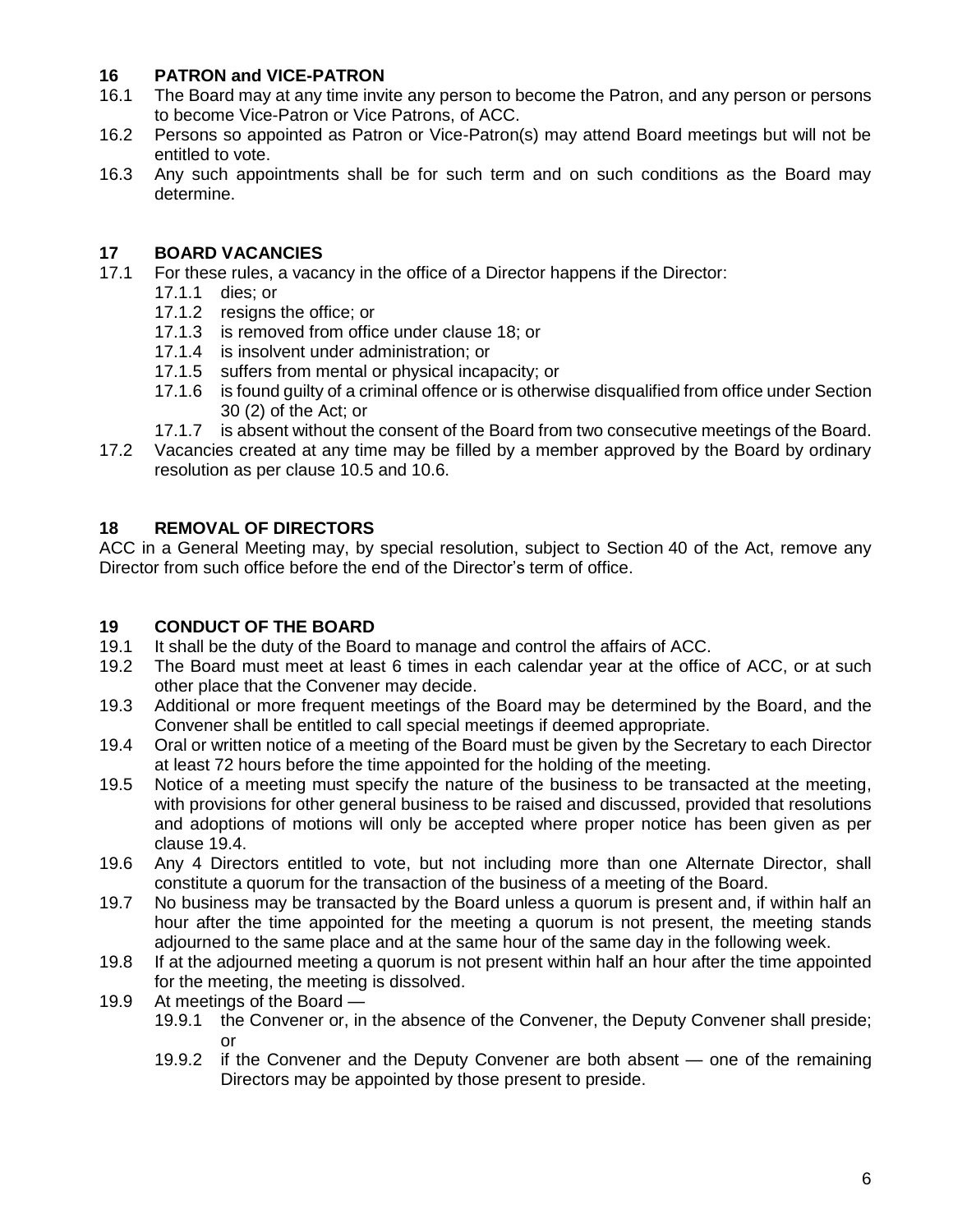# **20 VOTING AT BOARD MEETINGS**

- 20.1 Questions arising at a meeting of the Board or of any Committee appointed by the Board are decided by a simple majority of the votes of Directors or members of the Committee present at the meeting.
- 20.2 Each Director present at a meeting of the Board or of any Committee appointed by the Board (including the person presiding at the meeting) is entitled to one vote but, if the votes on any question are equal, the person presiding may exercise a second or casting vote.
- 20.3 Subject to clause 19.5, the Board may act despite any vacancy provided a quorum is present.
- 20.4 Any act or thing done or suffered, or purporting to have been done or suffered, by the Board or by a Committee, is valid and effectual despite any defect that may afterwards be discovered in the appointment or qualification of any Director or member of the Committee.

# **21 COMMITTEES**

- 21.1.1 **Executive Committee**There shall be an Executive Committee comprising the Convener, Deputy Convener, Treasurer, Secretary/CEO and one other Director elected by the Board.
- 21.1.2 The Executive Committee shall have power to deal with any matter arising between meetings of the Board which in the opinion of the Convener, or in that person's absence the Deputy Convener, is required to be dealt with urgently. Every decision of the Executive Committee will be as binding on ACC as if it were a resolution of the Board.
- 21.1.3 The Executive Committee shall meet at the request of the Convener, or in that person's absence the Deputy Convener, or at the request of any two members of the Executive Committee.
- 21.1.4 At least 4members of the Executive Committee must be involved in the deliberations and decisions of the Committee, and all decisions are to be tabled for ratification at the next following Board meeting.

#### **21.2 Other Committees**

- 21.2.1 The Board may by ordinary resolution appoint one or more Sub-Committees (consisting of persons that the Board considers appropriate) to assist the Board in fulfilling its obligations to ACC, one of which must be an Audit and Risk Management Sub-Committee which must meet at least 4 times per year. Other sub-committees may include a Strategic Planning Sub-Committee, a Management Advisory Group and a Care Governance Sub-Committee.
- 21.2.2 The Board shall establish the scope of responsibilities and duties of any such Committee including delegated risk management responsibilities. They shall not have any powers beyond the Terms of Reference as determined by the Board.
- 21.2.3 Except for the requirement in clause 21.2.1, any Sub-Committee may meet and adjourn as it considers appropriate to conduct its business.

#### **22 ANNUAL GENERAL MEETING**

- 22.1 ACC must, at least once in each calendar year and within 4 months after the end of each financial year, call an Annual General Meeting of its members.
- 22.2 The Annual General Meeting of ACC must, subject to the Act, be called on the date and at the place and time that the Board considers appropriate, and notice of the Annual General Meeting shall be provided to all members by the Secretary posting to each member (at the address shown on the member register) 21 days prior to the proposed date a notice specifying the date, time, place and nature of business to be transacted at such meeting.
- 22.3 In addition to any other business that may be transacted at an Annual General Meeting, the business of an Annual General Meeting is —
	- (a) to confirm the minutes of the last Annual General Meeting and of any other General Meeting held since that meeting; and
	- (b) to receive from the Board reports on the activities of ACC during the last financial year; and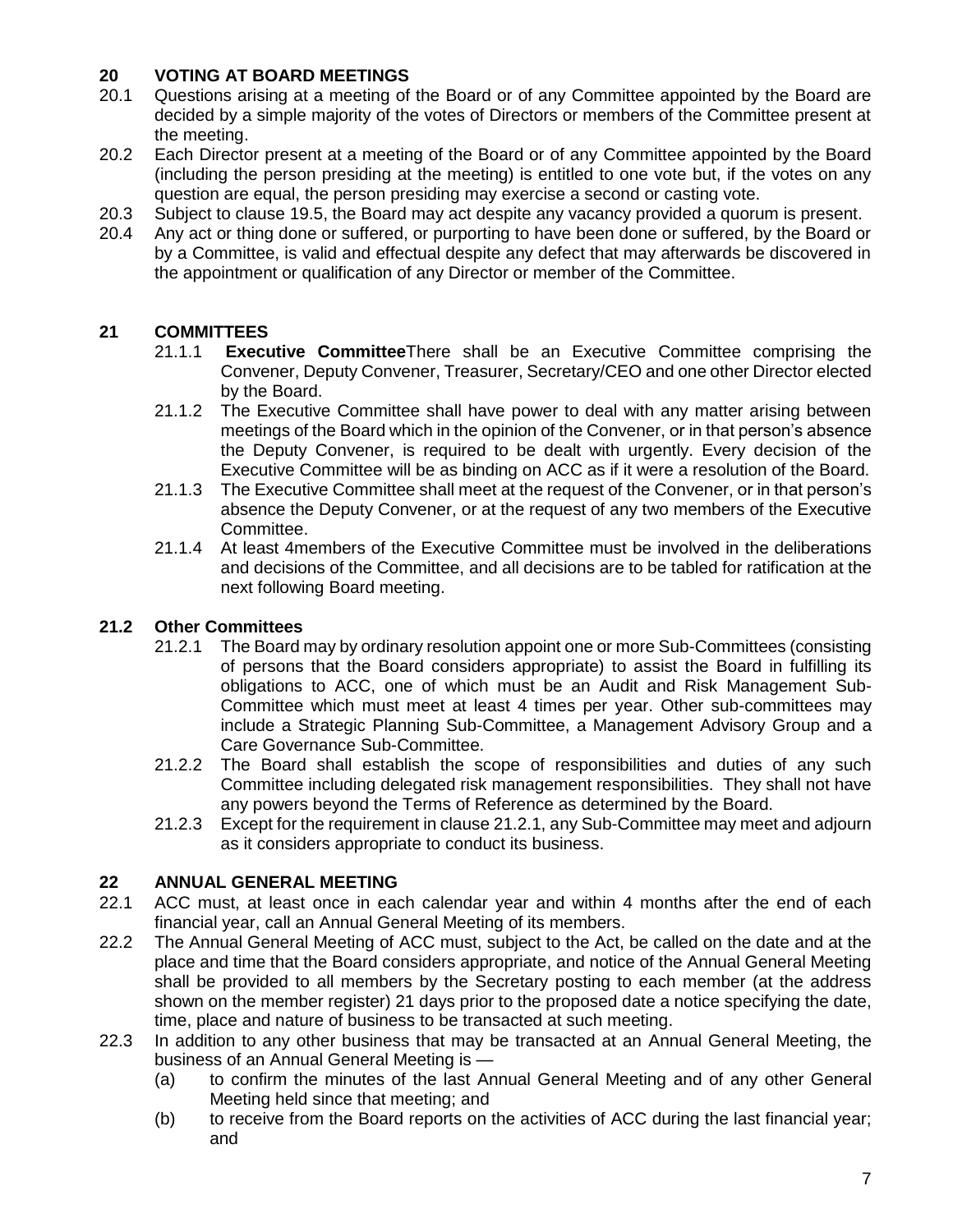- (c) to elect members of the Board;
- (d) to appoint an Auditor for the ensuing year; and
- (e) to receive and consider the statement of accounts and the financial reports that are required to be submitted to members under the Act.
- 22.4 An Annual General Meeting must be specified as such in the notice calling it.

# **23 SPECIAL GENERAL MEETINGS**

- 23.1 The Board may, whenever it considers appropriate, call a Special General Meeting of ACC by the Secretary posting to each member (at the address shown on the member register) 21 days prior to the proposed date a notice specifying the date, time, place and nature of business to be transacted at such meeting. For such Special General Meetings, no business other than that specified in the notice shall be transacted.
- 23.2 The Board must, on the requisition in writing of not less than 12 members, call a Special General Meeting of ACC.
- 23.3 A requisition of members for a Special General Meeting
	- (a) must state the purpose or purposes of the meeting; and
	- (b) must be signed by the members making the requisition; and
	- (c) must be lodged with the Secretary; and
	- (d) may consist of several documents in a similar form, each signed by two or more of the members making the requisition.
- 23.4 If the Board fails to call a Special General Meeting within 28 days after the date when a requisition of members for the meeting is lodged with the Secretary, any 5 or more of the members who made the requisition may call the Special General Meeting to be held not later than 3 months after that date.
- 23.5 A Special General Meeting called by a member or members mentioned in clause 23.4 must be called as nearly as is practicable in the same way as Special General Meetings are called by the Board and any member who thereby incurs expense is entitled to be reimbursed by ACC for any reasonable expense so incurred.

#### **24 VOTING AT GENERAL MEETINGS**

- 24.1 No item of business may be transacted at a General Meeting unless a quorum of members entitled under these rules to vote is present during the time the meeting is considering that item.
- 24.2 Ten (10) members of ACC present in person (who are entitled under these rules to vote at a General Meeting) constitute a quorum for the transaction of the business of a General Meeting.
- 24.3 If within 30 minutes after the appointed time for the start of a General Meeting a quorum is not present, the meeting if called on the requisition of members is dissolved; and in any other case stands adjourned to the same day in the following week at the same time and at the same place.
- 24.4 If at the adjourned meeting a quorum is not present within 30 minutes after the time appointed for the start of the meeting, the members present (being not less than 5) constitute a quorum.
- 24.5 The Convener, or in his absence the Deputy Convener, presides at each General Meeting of ACC.
- 24.6 If the Convener and the Deputy Convener are both absent from a General Meeting, the members present must elect one of their number to preside at the meeting.
- 24.7 Any question arising at a General Meeting of ACC is to be decided on a show of hands and, unless before or on the declaration of the show of hands a poll is demanded, a declaration by the person presiding that a resolution has, on a show of hands, been carried or carried unanimously or carried by a particular majority or lost, or an entry to that effect in the minute book of ACC, is evidence of the fact without proof of the number or proportion of the votes recorded in favour of or against that resolution.
- 24.8 At a General Meeting of ACC, a poll may be demanded by the person presiding or by not less than 5 members present in person at the meeting.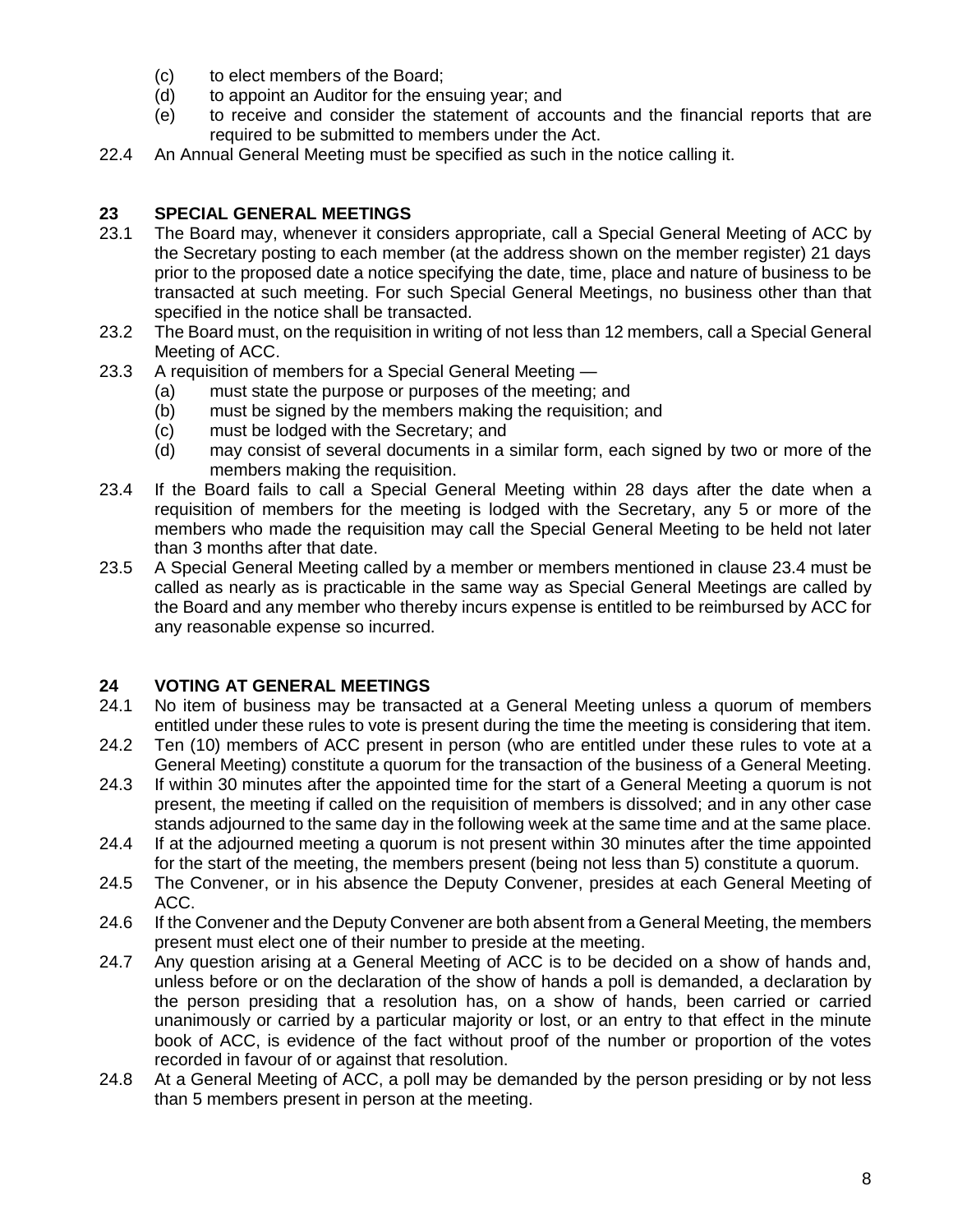- 24.9 If the poll is demanded at a General Meeting, the poll must be taken -
	- (a) immediately if the poll relates to the election of the person to preside at the meeting or to the question of an adjournment; or
	- (b) in any other case—in the way and at the time before the close of the meeting that the person presiding directs, and the resolution of the poll on the matter is taken to be the resolution of the meeting on that matter.
- 24.10 Subject to clause 24.11, on any question arising at a General Meeting of ACC each member attending in person has one vote only. Proxy votes will not be accepted.
- 24.11 If the votes on a question at a General Meeting are equal, the person presiding is entitled to exercise a second or casting vote.
- 24.12 A member is not entitled to vote at any General Meeting of ACC unless all money due and payable by the member to ACC has been paid, including the amount of the annual subscription payable for the then current year.

# **25 PROHIBITION OF SECURING PROFITS FOR MEMBERS**

- 25.1 The income and property of ACC shall be applied solely towards the objects of ACC as set out in this Constitution, and no portion thereof shall be paid or transferred directly or indirectly by way of dividend, bonus and otherwise to any member.
- 25.2 Clause 25.1 does not prevent the reimbursement of costs or expenses incurred by a member on behalf of ACC.
- 25.3 Clause 25.1 does not prevent the proper remuneration for services rendered or work done for ACC by a member or a Director. Any such remunerated engagement of a member or Director must be approved by the Board or the Management Advisory Committee prior to any work taking place.

# **26 COMMON SEAL**

- 26.1 The common seal of ACC must be kept in the custody of the Secretary.
- 26.2 The common seal must not be attached to any instrument except by the authority of the Board and the attaching of the common seal must be attested by the signatures either by two Directors or by one Director and the Secretary.
- 26.3 The Secretary shall keep a record of all occasions on which the Common Seal has been used.

# **27 ACCOUNTS AND AUDIT**

- 27.1 ACC must keep such accounting records as correctly record and explain the transactions of, and the financial position of, ACC.
- 27.2 The Board must keep the accounting records in such a manner as will enable
	- (a) the preparation from time to time of accounts that present fairly the results of the operations of ACC for presentation to Board meetings; and
	- (b) the accounts of ACC to be conveniently and properly audited for presentation to the Annual General Meeting of members.
- 27.3 The Board, on behalf of ACC, must after the end of a financial year
	- (a) cause accounts in respect of the financial year to be prepared; and
		- (b) cause those accounts to be audited by a registered company auditor or a firm of registered company auditors.
- 27.4 The Board may have the accounts audited by a registered company auditor or a firm of registered company auditors at such other times as it deems necessary.
- 27.5 The registered company auditor or firm of registered company auditors shall be appointed annually by members of ACC at the Annual General Meeting.
- 27.6 The registered company auditor or firm of registered company auditors shall not be a member of ACC.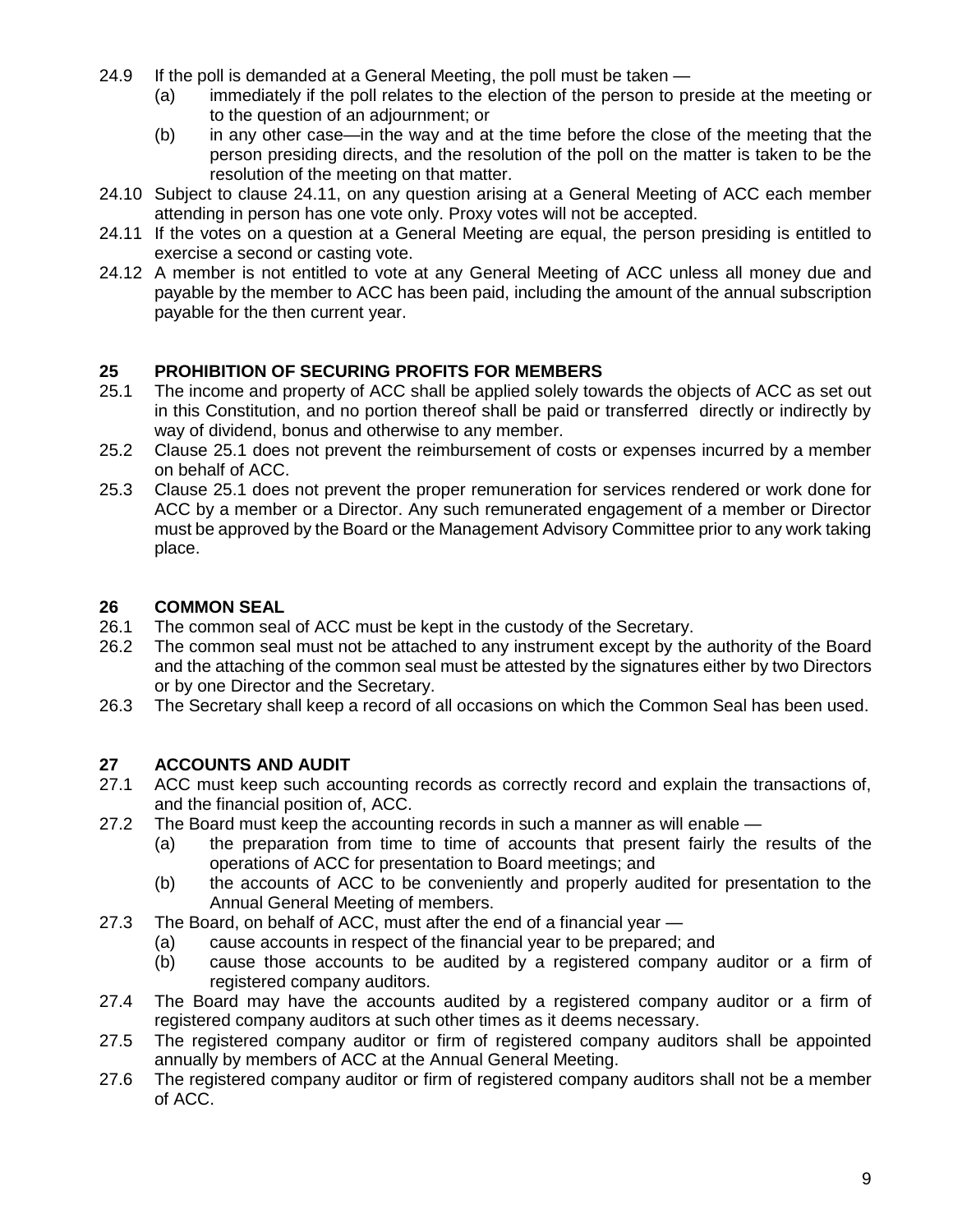# **28 FUNDS**

- 28.1 All money received by ACC must be deposited as soon as practicable and without deduction to the credit of ACC's bank account.
- 28.2 ACC will comply with all regulations in respect to funds donated for which a deduction will be sought by the donor under Australian Taxation Office regulations as they are amended from time to time.
- 28.3 Where applicable, ACC must issue an appropriate receipt as soon as practicable after receiving any money.
- 28.4 Subject to any resolution passed by ACC in General Meeting, the funds of ACC must be used for the objects of ACC in the way that the Board decides.
- 28.5 All cheques, drafts, bills of exchange, promissory notes and other negotiable instruments must be signed by any 2 Directors or employees of ACC authorised to do so by the Board.
- 28.6 Subject to the approval of the Board, transactions may be conducted by Electronic Funds Transfer by a duly appointed person.
- 28.7 The Board will monitor all cash flows, income and expenditure at each of its meetings.

# **29 BOOKS AND RECORDS**

- 29.1 Subject to the Act, the regulation and these rules, the Secretary must keep in safe custody all records, books, and other documents relating to ACC.
- 29.2 Computer records must also be kept secure with off-site backups stored no less frequently than every week.
- 29.3 The records, books and other documents of ACC must be open for inspection by any Member making a written request to the Secretary. The inspection shall occur at the office of ACC within usual office hours. The request must specify the nature and scope of the intended inspection, and must provide a reasonable basis for such inspection. The Secretary may refer any such request to the Board for approval prior to the inspection being arranged, but in any event, the Member shall be entitled to conduct the inspection within 30 days of lodging the request.

#### **30 SERVICE OF NOTICES**

- 30.1 For these rules, a notice may be served by or on behalf of ACC on any Member either personally or by sending it by post to the Member at the Member's address shown in the register of Members.
- 30.2 If a document is sent to a Member by properly addressing, prepaying and posting to the Member a letter containing the document, the document is taken for these rules, unless the contrary is proved, to have been served on the Member at the time when the letter would have been delivered in the ordinary course of post.

# **31 AMENDMENT OF THIS CONSTITUTION**

Any alteration to the rules of ACC may be made by the Board by an ordinary resolution. Such decision by the Board must be confirmed by the Members of ACC by special resolution at the next following Annual General Meeting or Special General Meeting of ACC.

# **32 DISSOLUTION OF ACC**

- 32.1 ACC may be dissolved by a special resolution of the Board. Such decision by the Board must be confirmed by a special resolution of the Members at an Annual General Meeting or at a Special General Meeting of ACC called for the purpose.
- 32.2 In the event of the dissolution or winding up of the Association, any surplus assets remaining after payment of any liabilities shall be distributed to another legal entity that has similar aims and objects to ACC, and which is a Public Benevolent Institution.